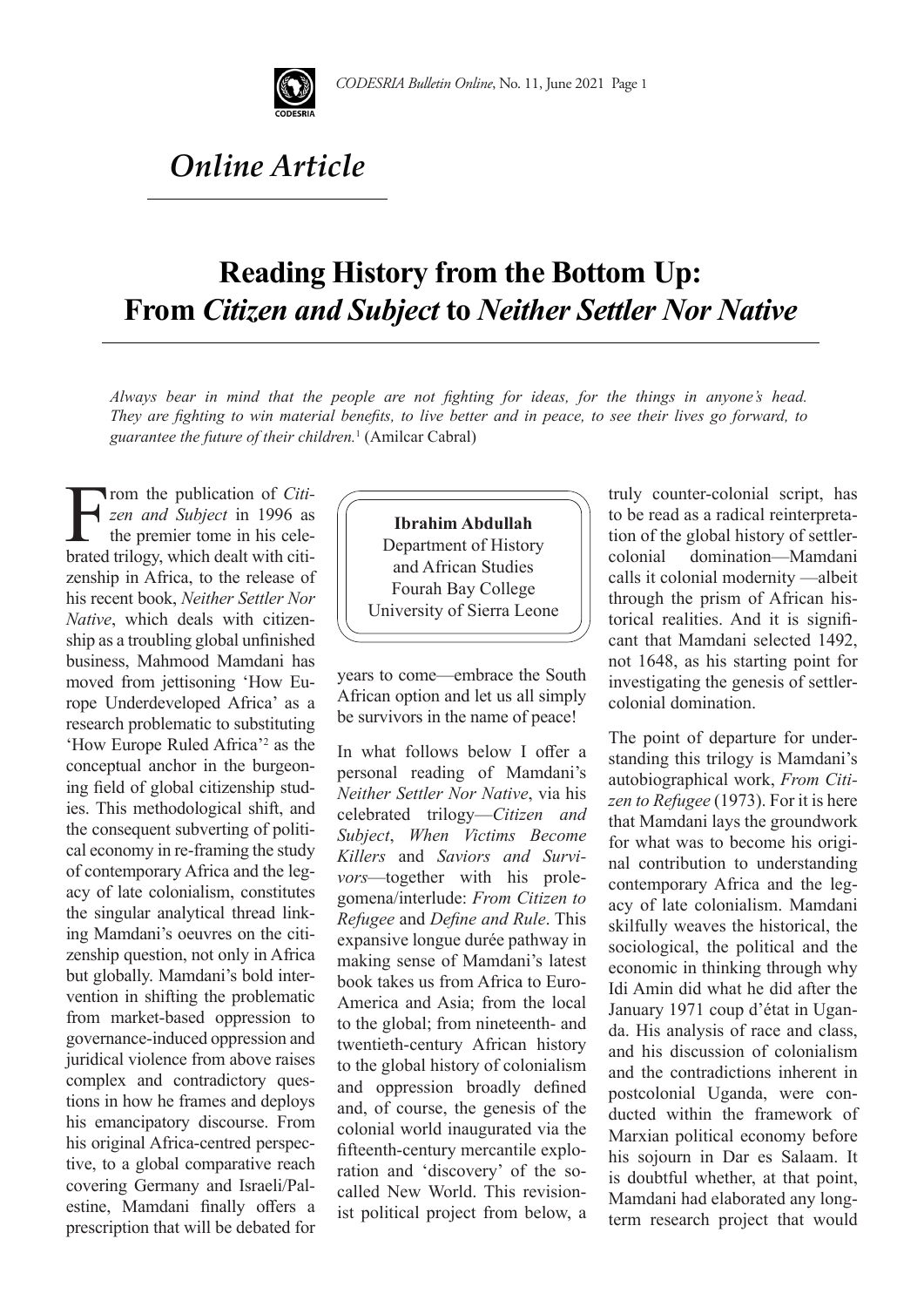have foreshadowed his singular contribution to citizenship studies—his now famous trilogy, for the young Mamdani was yet to turn in his doctoral dissertation. *From Citizen to Refugee* constitutes the foundational text for the clearly laid-out and well-argued trilogy that was rolled out eventually, two decades later. Here is a personal political experience, a crisp autobiographical intervention, weaponised in the service of liberation. The relevance of this text in shaping his subsequent contribution has been neglected by all in thinking through his magisterial intervention in the field of citizenship studies.

Of his trilogy, *Citizen and Subject* is arguably the most read and engaged with of the volumes, and has been debated and critiqued far more than the other two—*When Victims Become Killers* and *Saviors and Survivors*. However, it is virtually impossible to meaningfully engage with Mamdani's work on citizenship if one's interest begins and ends with *Citizen and Subject*. The first course in his citizenship menu is both a methodological exposé and a theoretical critique of Africanists' history and politics—those whom Mamdani disparagingly refers to as 'many a stargazing academic perched in distant ivory towers'. Yet it deals more with subjecthood than with citizenship, his numerous critics charge. This criticism, I want to suggest, carries weight only if and when *Citizen and Subject* is read as a stand-alone text. But such a reading strategy takes away the full import of Mamdani's contribution to citizenship studies globally.

It is when *Citizen and Subject* is read as part of a trilogy that it comes alive as the analytical anchor/framework for the trilogy. It stands out as the normative and

foundational base within which the structures that were to produce ethnicity/tribalism were framed and analysed. As Mamdani reminds us in *When Victims Become Killers*, 'no one wrote of how Europe ruled Africa'. What was written and debated was how Europe underdeveloped Africa. Yet it is how Africa was (mis)ruled, Mamdani forcefully argues, that made it possible for resistance from below to reproduce the very structures it sought to transcend—a tribalised post-colony in which ethnicity was privileged as the norm. This, sadly, remains the enduring tragedy of postcolonial Africa. In the first volume Mamdani used examples from Uganda and South Africa to demonstrate how centralised/decentralised despotism produced a bifurcated state that henceforth became the proverbial birthmark of the postcolonial state. And this birthmark—ethnic through and through—together with race, gained empirical weight in the two subsequent volumes that deal with Rwanda and Sudan.

*When Victims Become Killers*, the second volume in the trilogy, wrestles with the April 1994 genocide in Rwanda. Deploying the everchanging categories of natives/ indigenes/settlers, Mamdani takes us to what became the Rwandan state from its inception to the end of colonial rule. His emphasis is on the changing dynamics in state–society relations involving the two dominant groups: Tutsi and Hutu. And his objective is to explain the concrete conditions within which genocide became 'thinkable'. The thinkability of genocide in a society peopled by two national groups who speak the same language and share the same culture has to be explained from the perspective of their longdrawn interaction—what Mamdani tirelessly refers to as 'historicizing' their relationship, warts and all.

Describing the genocide as a native genocide—'those who saw themselves as sons of the soil' in a final push to do away with alien 'presence'—he contends that 'The analytical challenge is to understand the historical dynamic through which Hutu and Tutsi came to be synonyms for native and settler.' Mamdani is no doubt uncomfortable with ethnicity when deployed as a primordial and instrumentalist category. For him, ethnicity has to be understood as a political identity. 'By understanding political identities as embedded in particular institutions', he tells us, 'they become historical not primordial' and 'institutionally durable', not amenable 'for instant manipulation by those who seek power'. 'To understand how tribe and race got animated as political identities', he tells us 'we need to look at how the law breathed life into them.'

Here is Mamdani at his best expounding on what is unarguably the central pillar of his conceptual anchor: 'every state form generates specific political identities: direct rule tended to generate race based political identities: settler/native! Indirect rule … tended to mitigate the settler-native dialectic by fracturing the race consciousness of natives into multiple and separate ethnic consciousness'.

If *When Victims Become Killers* is about two national groups with the same language and shared culture, *Saviors and Survivors*, the third tome in the trilogy, is about different groups who share the same religion and culture at the centre of which are race and the perennial making/remaking of space based on control and access to land. If there was genocide in one there was near-genocide in the other a point that Mamdani laboured to hammer home against the backdrop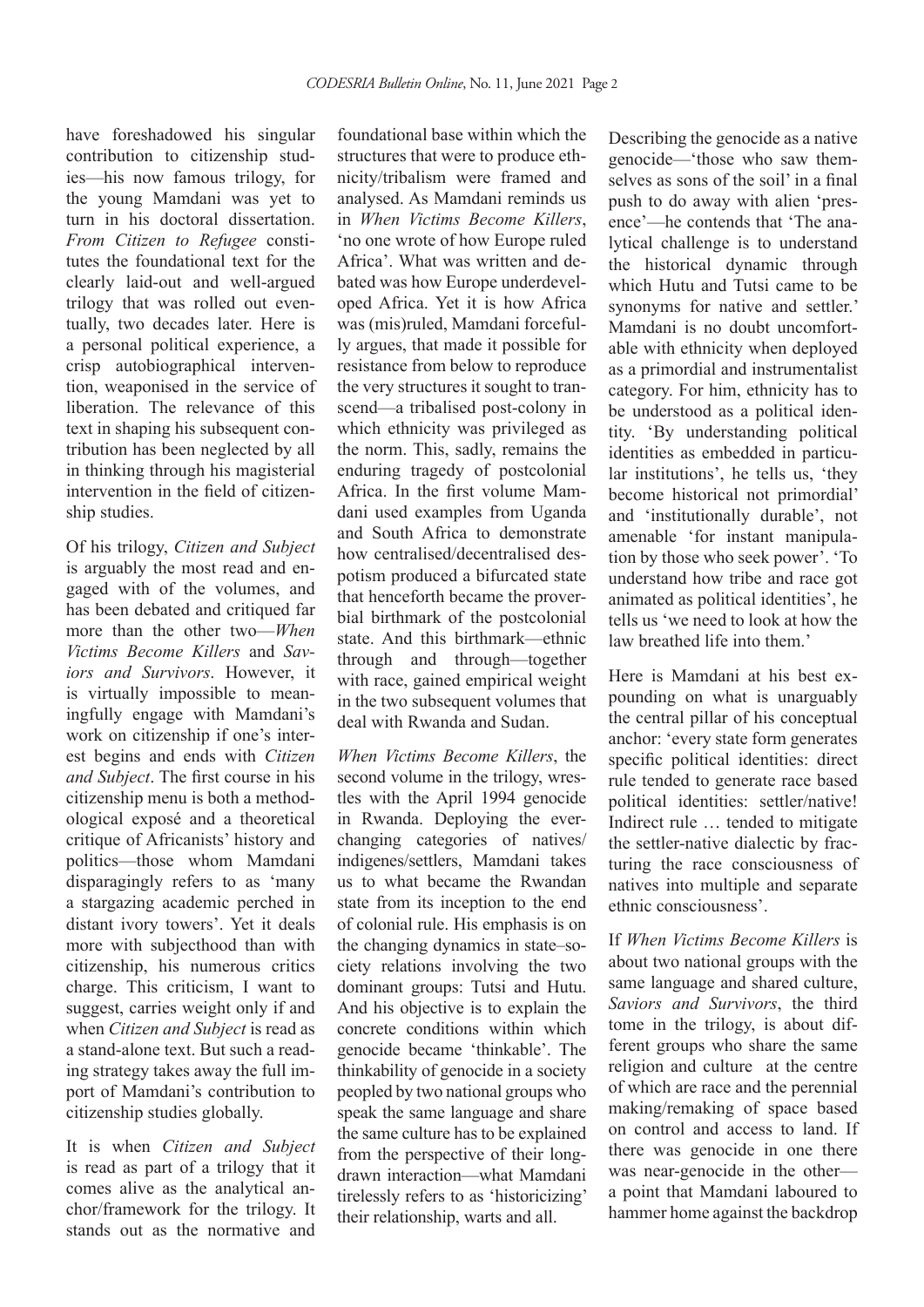of the militant right-wing intervention that had coalesced around the Save Darfur campaign, which erroneously claimed that Arabs were killing 'black' Africans in Darfur.

Mamdani offers a materialist analysis of the conflict in Darfur, which began as a civil war in 1987–89 between nomadic pastoralists and peasants over fertile land in the south, triggered by a severe drought that had expanded the Sahara desert by more than ninety-five kilometres in forty years. He illustrates how the British colonialists had artificially tribalised Darfur, dividing its population into 'natives' and 'settlers', and created homelands for the former at the expense of the latter. How the war intensified in the 1990s, when the Sudanese government tried unsuccessfully to address the problem by creating homelands for 'tribes' without access to land, complicated an already complex situation. This context is key in understanding the drama around the war and its conflagration. The spillover of the war into Chad and the regionalisation of the conflict involving nations from different countries also brought Cold War warriors and the Israelis. Thus globalised, it became impossible to shift through the conflicting and competing interests from Ghadaffi to Reagan et al.

In the two major states he examines—the Funj Sultanate and Darfur—population looms large in the complexity of being an Arab ('black' and 'white') and of having access to land (dar/darless). This leads him to look at the pre-history of Funj and Darfur state before the Mahdist State was created. By restoring the Fur Kingdom after conquest, the British began a process of 'retribalisation'. The indirect rule system imposed from above made place coterminous with ethnicity. Thus, Dar Zaghawa became an 'ethnic territory in which a particular group had legal jurisdiction'. Desertification/environmental degradation and the move to the south for land and water complicated the situation. In the end the battle over land was ethnicised and racialised.

Two conceptual observations are in order here. What seems to stand out in Mamdani's trilogy is the ethnic/'tribal' in the making/ re-making of citizenship. First, the postcolonial state is 'deracialised'—his words. In Sudan and South Africa he discusses race and ethnicity. Here, race and 'tribe' are the defining markers in all their complexities—from black Arab to cultural Arab to Afrikaner and Bantu 'tribes'. We do not see oppressed minorities qua oppressed minorities—women and youth are left out of the script, missing as it were. Much more important is the total neglect of the Khoisan in South Africa and the Batwa in Rwanda—so-called aboriginals. Why neglect these aboriginals in Africa only to put them at the centre in explicating the genesis of the settler state in the United States?

Second, if ethnicity/tribe are supposedly the warp and woof of citizenship in Africa, could that be read as Africa's contribution to citizenship studies? Or, better still, the curse of the white man's burden, as Basil Davidson's once framed it? Put differently, why would a category that arguably atrophied elsewhere stubbornly refuse to go away in Africa? Or is this the case? Mamdani has not posed this question, the lingering refusal of ethnicity to go away, or attempted to provide an answer, he has explored only how the rural-urban divide and the ethnic question were (mis) handled in the post-colony by radical as well as conservative states. Yet his conclusions and prescriptions suggest that taming the ethnic beast is at the heart of the citizenship question in contemporary Africa. Is ethnicity/tribalism not laced with citizenship everywhere? And is tribalism not a universal category that rocks and undermines/ undergirds citizenship everywhere?

*Neither Settler Nor Native: The Making and Unmaking of Permanent Minorities* builds on Mamdani's trilogy by universalising and expanding the argument presented in it. It is a magisterial synthesis, and a bottom-up approach, looking at settler colonialism as a global system of domination. The five chapters are contoured by the argument that was originally rolled out in *Citizen and Subject*. Three chapters deal with areas in which Mamdani originally had no research interest (Germany, the US and Israeli/Palestine history)<sup>3</sup> and two deal with the African situation, in South Africa and South Sudan, areas where he had done original research. The chapter on South Sudan, unlike *Saviors and Survivors*, the last volume in the trilogy, deals with Africa's newest nation-state. The most important intervention in this new book—apart from its expansive global swing—is the introduction of two new formulations: the *political community* as a vehicle in the process of societal transformation, and the notion of *political decolonisation*. Both formulations are, however, linked. They are both a critique of the standard prescriptions proffered under neoliberal guidance and tutelage, but they can also be read as an autocritique of Mamdani's earlier formulation presented in his famed trilogy.

The making and unmaking of permanent minorities is a re-interpretation of US and Israeli/Palestinian history through the prism of the African experience. The hegemonic white power superstructure and the subordination of the indigenous peoples via the native-settler dia-